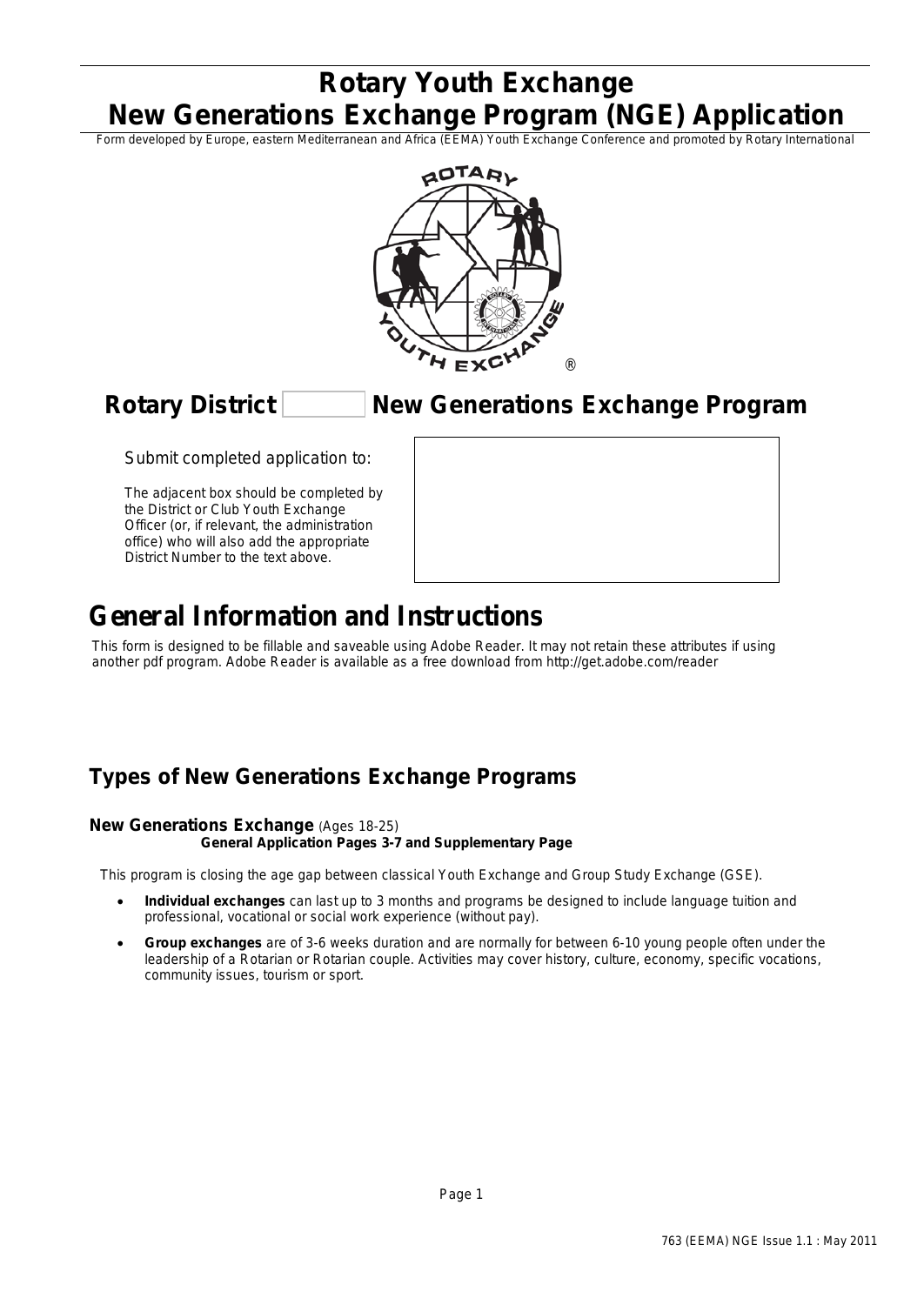Read all directions on each page carefully **before** completing the application.

If you are accepted into the short term program this application will be sent to the hosting country and will serve as your introduction to the people who will organize your stay or host you.

### **Components of Your Application**

- General Information: Pages 3 7 containing your Personal Information, Acceptance of the Rules and Conditions and the Guarantee Form;
- Supplementary Page or CV and Personal Statement dependent upon the program in which you will participate;
- Copy of your passport or birth certificate.

## **Completing your Application**

#### **The form is designed to be completed on a computer and unless there are special circumstances which prevent computer generated applications then this is the preferred method.**

Answer all questions completely and as asked (*do not* write "same," "see above," or "see page \_\_"). Enter the information into the space provided unless directed otherwise. To avoid any chance of misinterpretation take care with your grammar and spelling.

If completing by hand your application *must* be legible. Particular care should be taken with email addresses. Wherever the application asks for your full legal name, enter your name **exactly as it appears on your passport or birth certificate.** On pages that have a box in the upper right-hand corner marked "Applicant Name", enter the preferred form of your name. For example, an applicant whose full legal name is Joseph David Smith might enter *Joseph Smith* or *Joe Smith*.

### **Printing Your Application and Signing the Forms**

You must submit four complete printed sets of this application. (You may also wish to make an additional set for your own records.) Sets 2-4 can be good quality photocopies**. On all copies the signatures must be ORIGINAL.** To achieve this:

- 1. Complete the application form but do not sign it.
- 2. Print four sets of the completed application (if completing by hand, make three good-quality photocopies of the original).
- 3. Add your signature and those of your parents/legal guardians to all copies.

The photo of yourself on Page 3 may be digitally inserted or attached. If attached it must be an original photograph on all four sets, not a color photocopy, The photos submitted as part of Supplementary Page A may also be digitally inserted but, if attached, must include at least one set of originals. The other three sets may be good-quality color photocopies.

If you have been told that the form can be submitted electronically then the completed form should be saved as (yourname).pdf and submitted with a separate copy of Page 6 complete with all signatures.

#### **To insert digital photographs using Adobe Reader**

Open a new document in WORD. Select Insert > Picture then select the photo from file and click 'Insert' button. Drag corner of photo to resize to approximately 5.5cm x 6 cm (2in. x 2.5in.) then position cursor over photo> right click> left click on 'copy' from drop down menu.

Open the STEP Application Form in Adobe Reader and go to page 3.

If using **Adobe Reader 9** select Tools > Comment & Mark Up > Stamps > 'Paste Clipboard Image as Stamp Tool'.

If using **Adobe Reader X** select Comment> Annotations> left click on stamp icon> left click on 'Paste Clipboard Image as Stamp Tool'.

Position stamp shaped cursor over box headed **'Smile!'**> double left click> resize and position photo.

**NOTE:-** When printing the form the 'Documents and Stamps' setting must be selected in the 'Comments and Forms' box of the Print Set Up otherwise the photo will not be printed.

#### **Questions?**

If you have any questions about completing this application, check with your local Rotary Club's Youth Exchange officer. Once you've completed your application, return it to your local Rotary Club/District as instructed.

#### **Data Protection**

Your information will be shared with Rotary International, the Sending and Hosting Rotary Districts Youth Exchange Organizations' and Clubs, your appointed counselor and host families. It will only be used for official RI business and not sold to or shared with other third parties, unless required by law to be released.

#### **Statement of Conduct for Working with Youth**

Rotary International strives to create and maintain a safe environment for all youth who participate in Rotary activities. To the best of their ability Rotarians, Rotarians' spouses, partners, and other volunteers must safeguard the children and young people they come in contact with and protect them from physical, sexual and emotional abuse.

*Adopted by the Rotary International Board of Directors, November 2006*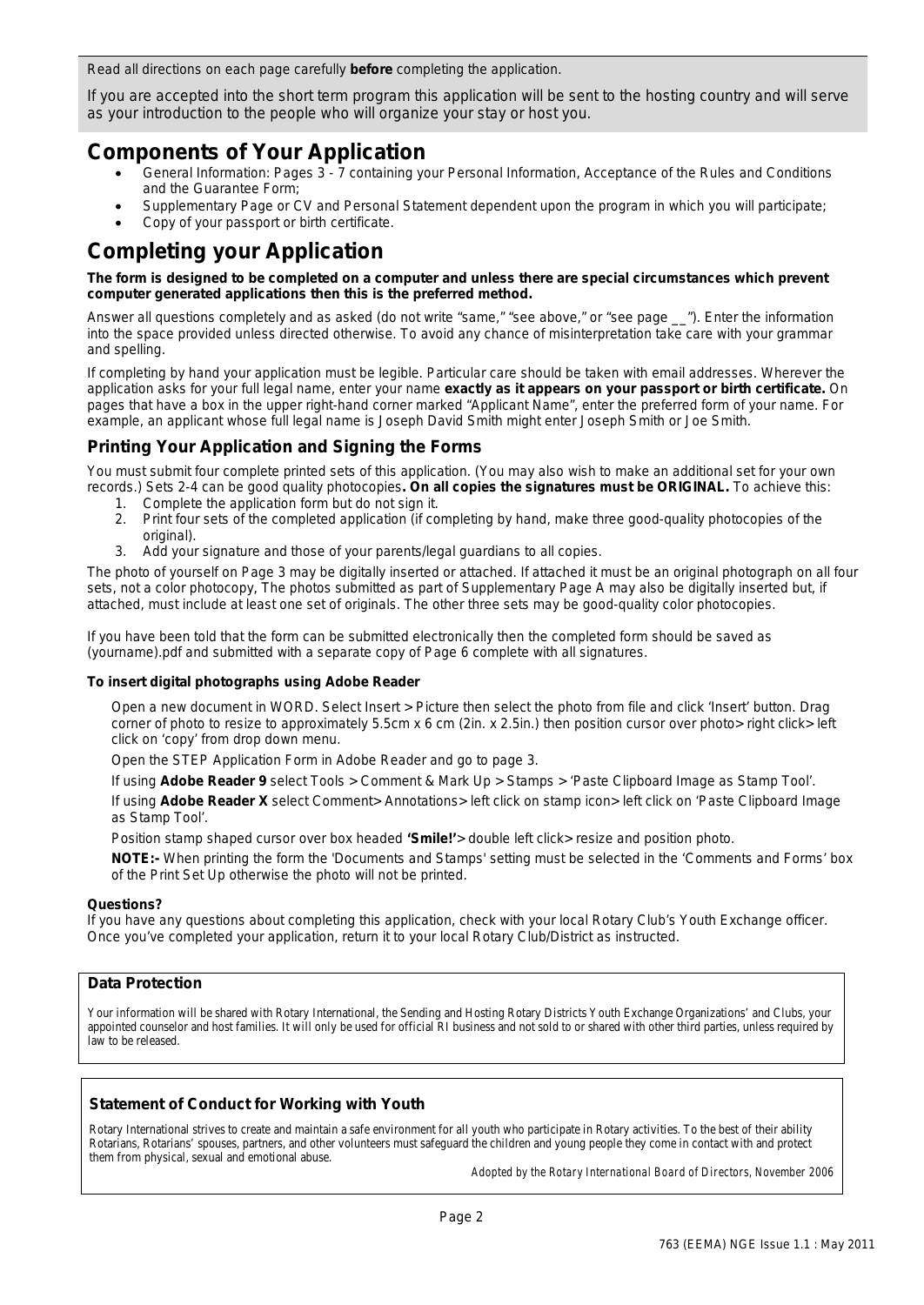

# **Rotary District New Generations Exchange Program**

# **Personal Information**

*Before you begin your application, please read all the instructions on the previous pages.*

#### **Smile!**

Attach or insert a recent, goodquality color photo of yourself (head and shoulders). Original photos must accompany all four sets of the application.

Attach photo with glue or double-sided tape; do not staple. Passport Size

If using Adobe Reader to complete this form Digital Photos may be placed here See instructions on Page 2

#### **1. Program Information**

This application refers to the following New Generations Exchange Program (please tick the appropriate box):

| New Generations Individual Exchange | New Generations Group Exchange |
|-------------------------------------|--------------------------------|
|-------------------------------------|--------------------------------|

#### **2. Applicant Information**

| Full Legal Name as on passport or birth certificate (use capital letters for your FAMILY name; e.g., SMITH John David) |                      |           |                   |  | Name You Wish to be Called | Male<br>Female                                 |         |
|------------------------------------------------------------------------------------------------------------------------|----------------------|-----------|-------------------|--|----------------------------|------------------------------------------------|---------|
| Date of Birth (e.g., 23/April/1999)                                                                                    | Citizen of (Country) |           |                   |  |                            | Place of Birth (City, State/Province, Country) |         |
|                                                                                                                        |                      |           |                   |  |                            |                                                |         |
| Home Address - Street                                                                                                  |                      | Town/City |                   |  | State/Province             | Postal Code                                    | Country |
|                                                                                                                        |                      |           |                   |  |                            |                                                |         |
| Postal Address (if different) - Street                                                                                 |                      | Town/City |                   |  | State/Province             | Postal Code                                    | Country |
|                                                                                                                        |                      |           |                   |  |                            |                                                |         |
| E-mail Address                                                                                                         |                      |           | Home Phone Number |  |                            | Mobile Phone Number                            |         |
|                                                                                                                        |                      |           |                   |  |                            |                                                |         |

#### **3. Parent/Legal Guardian Information** *(Completion preferred but not essential)*

| <u>Un divide by an under internation (component profonde parmor cooling)</u><br>Full Name of Father/Legal Guardian |           | Rotarian?<br>$\log$<br>Yes   | If yes, name of Rotary Club |                     |         |
|--------------------------------------------------------------------------------------------------------------------|-----------|------------------------------|-----------------------------|---------------------|---------|
| Address - Street                                                                                                   | Town/City |                              | State/Province              | Postal Code         | Country |
| E-mail Address                                                                                                     |           | Home Phone Number            |                             | Mobile Phone Number |         |
| Occupation                                                                                                         |           | <b>Business Phone Number</b> |                             | Fax Phone Number    |         |
| Full Name of Mother/Legal Guardian                                                                                 |           | Rotarian?<br>$\log$<br>Yes   | If yes, name of Rotary Club |                     |         |
| Address - Street                                                                                                   | Town/City |                              | State/Province              | Postal Code         | Country |
| E-mail Address                                                                                                     |           | Home Phone Number            |                             | Mobile Phone Number |         |
| Occupation                                                                                                         |           | <b>Business Phone Number</b> |                             | Fax Phone Number    |         |
| Parent/legal guardian to contact first in the event of an emergency (specify "Father", "Mother", etc.):            |           |                              |                             |                     |         |
| Check here if your parents are divorced or separated.                                                              |           |                              |                             |                     |         |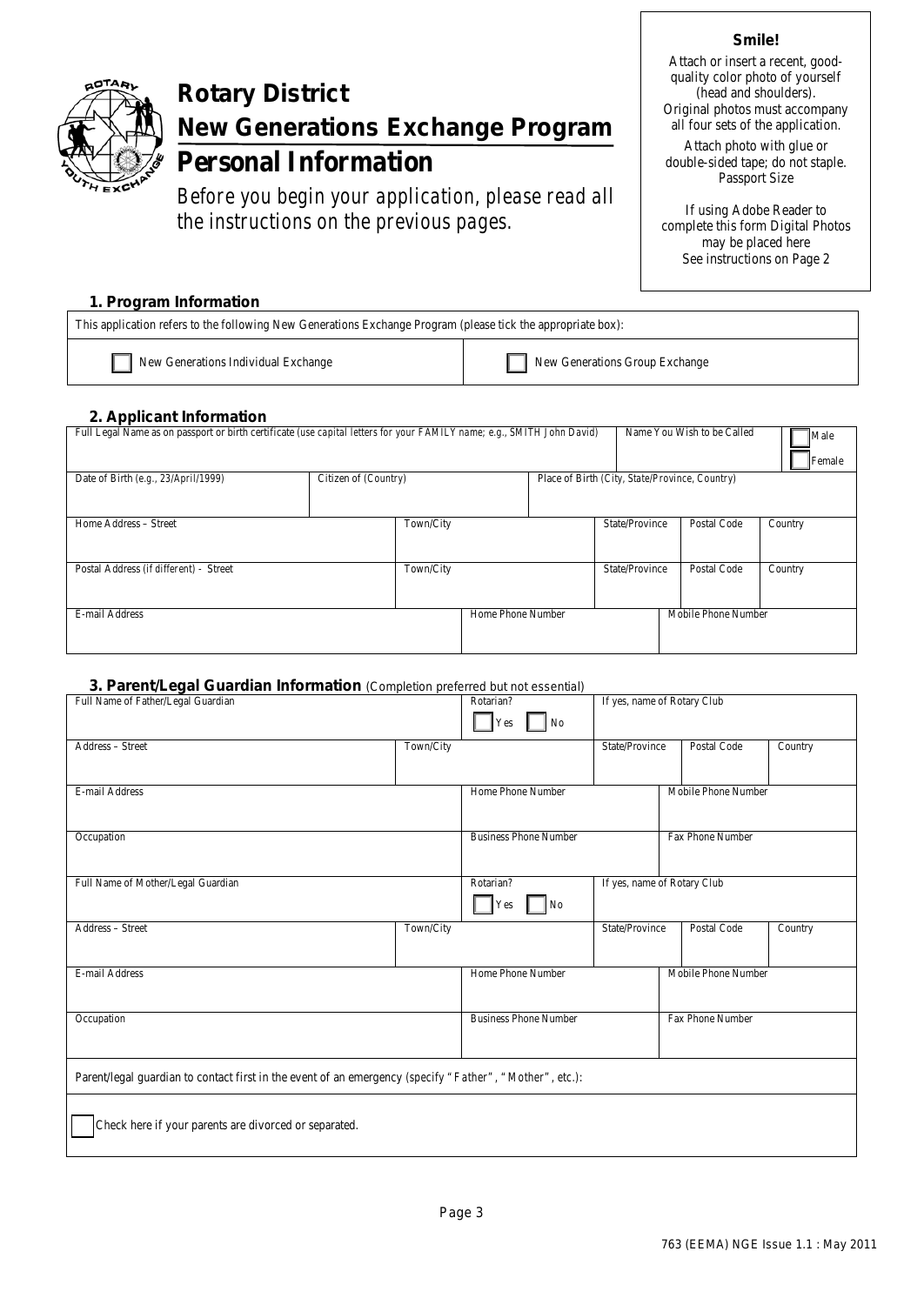| Applicant's Name |  |  |
|------------------|--|--|
|                  |  |  |

#### **4. Personal Background**

| Religion                                                          | Do you have any special requirements regarding religious observance? Please detail:-                                                                      |
|-------------------------------------------------------------------|-----------------------------------------------------------------------------------------------------------------------------------------------------------|
| <b>Dietary Restrictions</b>                                       | (Enter "None", or explain with details $-e.g., vegetarian, vegan, allergic to$ )                                                                          |
| Do you smoke or use tobacco products?<br>Yes<br>N <sub>o</sub>    | If yes, please explain.                                                                                                                                   |
| Do you drink alcohol?<br>N <sub>o</sub><br>Yes                    | If yes, please explain.                                                                                                                                   |
| Have you ever used illegal drugs?<br><b>Yes</b><br>N <sub>o</sub> | If yes, please explain.                                                                                                                                   |
|                                                                   | Answering yes to any of these questions will not necessarily eliminate you as a candidate; however, special consideration may be required with regards to |

*host family or host country.*

#### **5. Languages**

| Your Native Language          |                      | <b>Proficiency in Non-Native Language(s)</b><br>(indicate Poor, Fair, Good, or Fluent) |         |         |  |  |
|-------------------------------|----------------------|----------------------------------------------------------------------------------------|---------|---------|--|--|
| <b>Non-Native Language(s)</b> | <b>Years Studied</b> | <b>Speaking</b>                                                                        | Reading | Writing |  |  |
|                               |                      |                                                                                        |         |         |  |  |
|                               |                      |                                                                                        |         |         |  |  |
|                               |                      |                                                                                        |         |         |  |  |
|                               |                      |                                                                                        |         |         |  |  |
|                               |                      |                                                                                        |         |         |  |  |
|                               |                      |                                                                                        |         |         |  |  |

#### **6. Health Information**

Do you have any mental health/medical/dental conditions?

Have you been treated for mental health/medical conditions in the past two years?  $\Box$  Yes  $\Box$  No

Have you taken any prescribed medications in the past six months? Yes No

Do you have any special health requirements (disabilities, allergies etc.)?

If you have answered 'YES' to any of the above please explain fully in the space below providing as much information as possible, including the name of any medication and the reason prescribed and include a copy of the doctor's prescription. Use additional sheets of paper if necessary.

### *For more personal and background information please use the Supplementary Page.*

### **7. Sending District and Club Contacts** *(to be completed by Sending Rotary Club and District representatives)*

| Sending District Number | Name of Sending District Youth Exchange Chair |           | E-mail Address      |                |  |             |         |
|-------------------------|-----------------------------------------------|-----------|---------------------|----------------|--|-------------|---------|
|                         |                                               |           |                     |                |  |             |         |
| Address - Street        |                                               | Town/City |                     | State/Province |  | Postal Code | Country |
|                         |                                               |           |                     |                |  |             |         |
| Home Phone Number       | <b>Business Phone Number</b>                  |           | Mobile Phone Number |                |  | Fax Number  |         |
|                         |                                               |           |                     |                |  |             |         |
| Sending Rotary Club     | Name of Sending Club Youth Exchange Officer   |           |                     | E-mail Address |  |             |         |
|                         |                                               |           |                     |                |  |             |         |
| Address - Street        |                                               | Town/City |                     | State/Province |  | Postal Code | Country |
|                         |                                               |           |                     |                |  |             |         |
| Home Phone Number       | <b>Business Phone Number</b>                  |           | Mobile Phone Number |                |  | Fax Number  |         |
|                         |                                               |           |                     |                |  |             |         |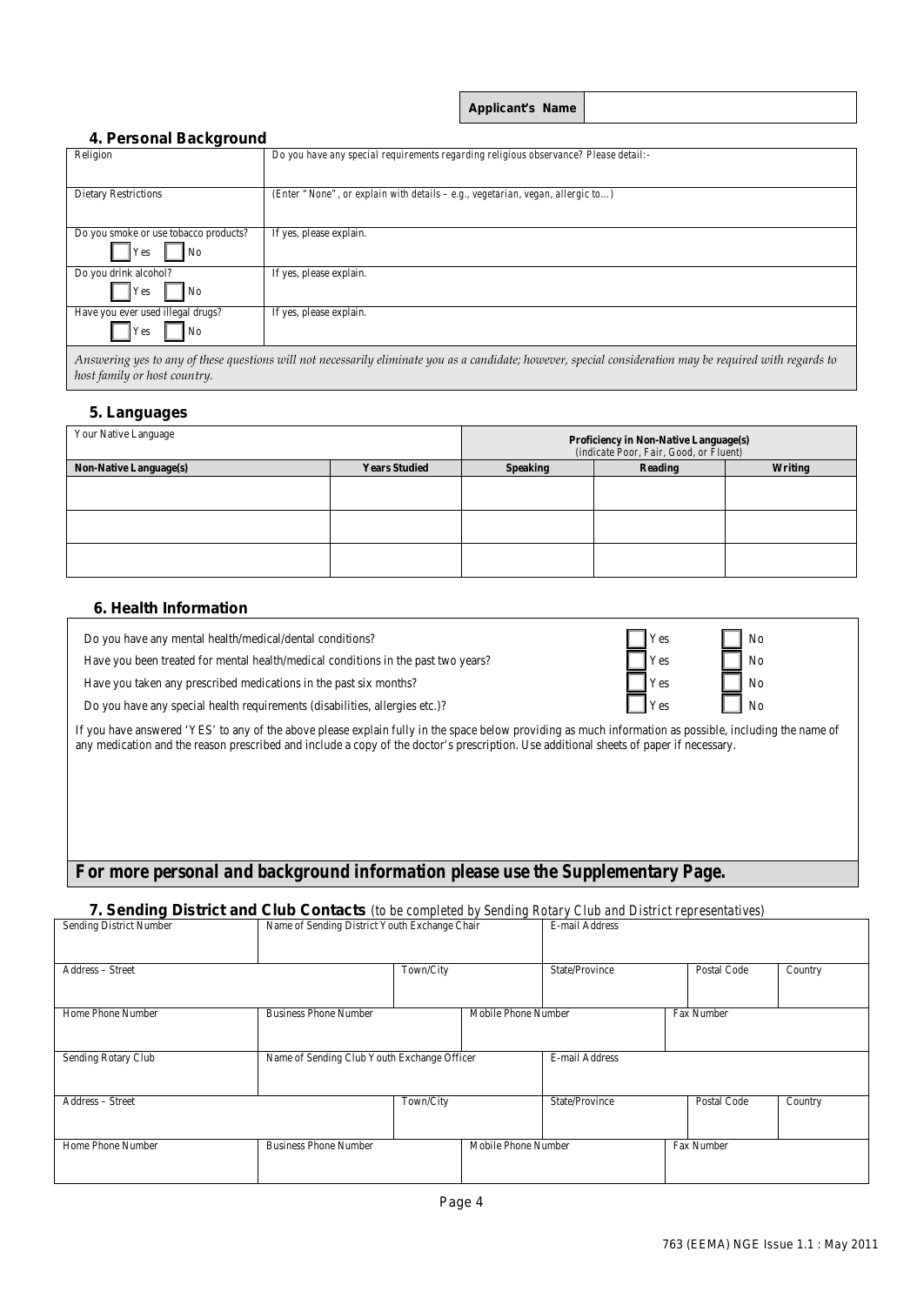



# **Rotary District New Generations Exchange Program Rules and Conditions of Exchange, Permissions and Declarations**

As a Youth Exchange Program participant supported by a Rotary club or district, you must agree to the following rules and conditions of exchange. Violation of any of these rules may result in dismissal from the program and immediate return home, at your expense. Please note that districts may edit this document or insert additional rules if needed to account for local conditions.

### **Rules and Conditions of Exchange**

- 1) You must obey the laws of the host country. If found guilty of violating any law, you can expect no assistance from your sponsors or native country. You must return home at your own expense as soon as released by authorities.
- 2) You will be under the host district's authority while you are an exchange program participant and must abide by the rules and conditions of exchange provided by the host district. Any relatives you may have in the host country will have no authority over you while you are in the program.
- 3) You are not allowed to possess or use illegal drugs. Medicine prescribed to you by a physician is allowed.
- The illegal drinking of alcoholic beverages is expressly forbidden. Students who are of legal age should refrain. If your host family offers you an alcoholic drink, it is permissible to accept it under their supervision in the home.
- 5) You may not operate a motorized vehicle, including but not limited to cars, trucks, motorcycles, aircraft, allterrain vehicles, snowmobiles, boats, and other watercraft, or participate in driver education programs.
- 6) You must have travel insurance that provides coverage for accidental injury and illness, third party liability, death benefits (including repatriation of remains), disability/ dismemberment benefits, emergency medical evacuation, emergency visitation expenses, 24-hour emergency assistance services, and legal services, in amounts satisfactory to the host Rotary club or district, with coverage from the time of your departure from your home country until your return.
- 7) You must purchase return travel ticket before departure from the home country.
- 8) You must attend all orientations and trainings offered by the sending and host districts and clubs.
- 9) You must have sufficient financial support to assure your well-being during your exchange. Your host district may require a contingency fund for emergency situations. Unused funds will be returned to you or to your parents or legal guardians at the end of your exchange.
- 10) You must follow the travel rules of your host district. Travel is permitted with host parents or for Rotary club or district functions authorized by the host Rotary club or district. The host district and club, host family must approve any other travel in writing, thus exempting Rotary of responsibility and liability.
- 11) You must return home directly by a route mutually agreeable to your host district.
- 12) Any costs related to an early return home or any other unusual costs (language tutoring, tours, etc.) are your responsibility.
- 13) You should communicate with your host family, if applicable, prior to leaving your home country. The family's information must be provided to you by your host club or district prior to your departure.
- 14) Visits by your parents or legal guardians, siblings, or friends while you are on exchange are strongly discouraged. Such visits may only take place with the consent of the host club and district and within their guidelines.
- 15) Talk with your host counselor or other trusted adult if you encounter any form of abuse or harassment.

### **Recommendations for a Successful Exchange**

- Smoking is discouraged. If you state in your application that you do not smoke, you will be held to that position throughout your exchange.
- 2) If placed in a host family, respect your host's wishes. Become an integral part of the family, assuming duties and responsibilities normal for a person of your age or for children in the family.
- 3) Make an effort to learn the basics of the language of the host country.
- 4) Attend Rotary-sponsored events and, if living with a family, host family events, and show an interest in these activities. Volunteer to be involved - do not wait to be asked.
- 5) Avoid serious romantic activity. Abstain from sexual activity.
- 6) Do not borrow money. Pay any bills promptly. Ask permission to use the phone or computer, keep track of all calls and time on the Internet, and reimburse the costs you incur.
- 7) Limit your use of the Internet and mobile phones. Excessive or inappropriate use is not acceptable.
- 8) If you are offered an opportunity to go on a trip or attend an event, make sure you understand any costs you must pay and your responsibilities before you go.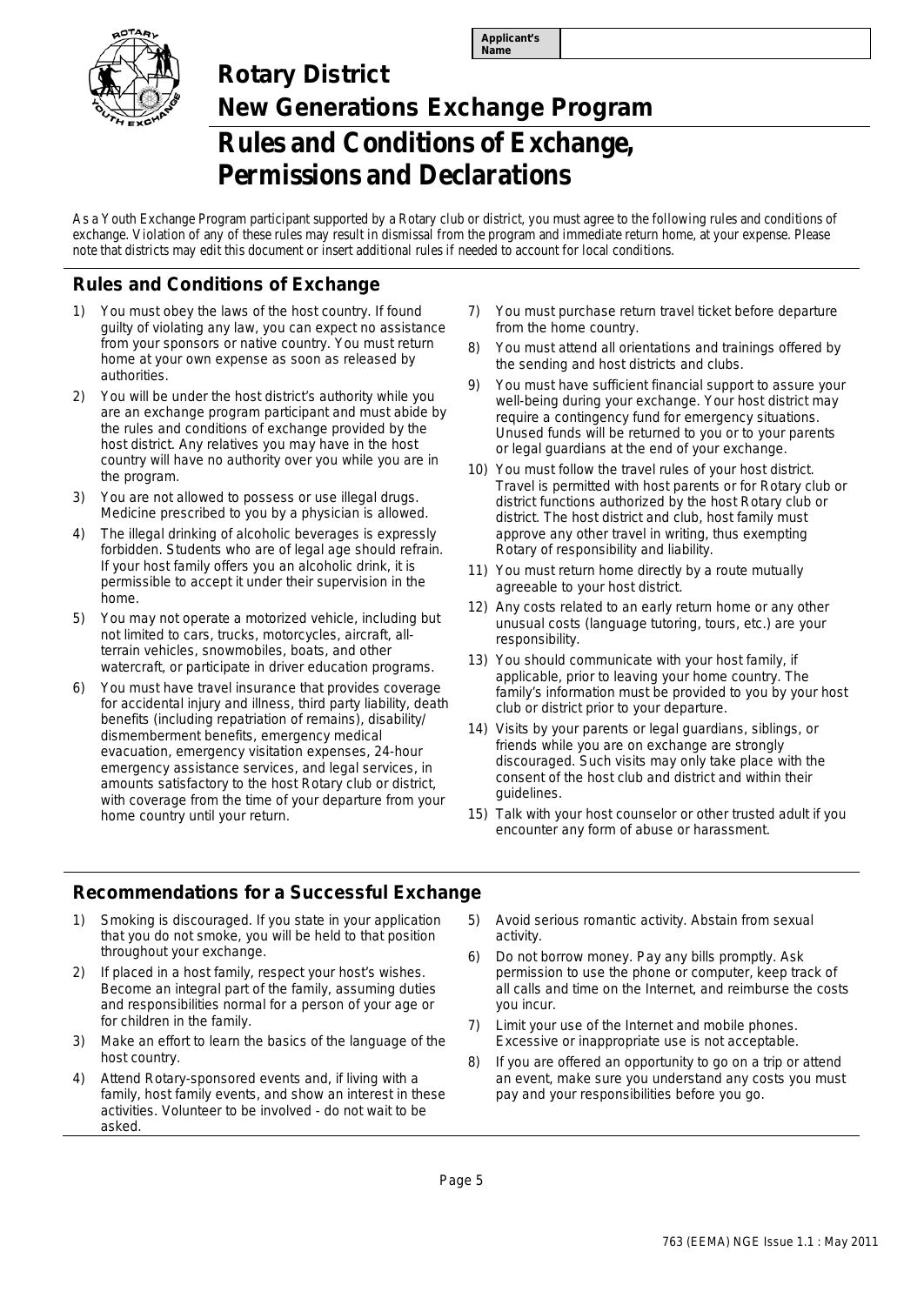**Applicant's Name**

#### **PERMISSION FOR MEDICAL CARE AND RELEASE FROM LIABILITY**

I, the applicant, do release from liability and grant permission as noted of the following while I am participating as a Rotary Youth Exchange program participant:

- In the event of accident or sickness, I authorize any Rotarian, authorized chaperones of Rotary activities, and/or host parent(s) of the student to select the appropriate medical facility and physician(s)/dentist(s) to provide treatment.
- I give permission for any operation, administration of anesthetic, or blood transfusion that a medical practitioner may deem necessary or advisable.
- I further consent to any medical or surgical treatment by a licensed physician, surgeon, or dentist that might be required for any emergency situation.

I agree to hold harmless Rotary International, any Rotary District or Club, Rotarian, Rotary chaperone, or host family for any intervention in an emergency situation regardless of final outcome. I agree to assume all financial obligations beyond those covered by insurance for any medical treatment rendered.

#### **APPLICANT'S DECLARATION**

**IN CONSIDERATION** of the acceptance and participation of the applicant in this program, the undersigned APPLICANT to the full extent permitted by law, hereby releases and agrees to defend, hold harmless, and indemnify all host parents and members of their families, and all members, officers, directors, committee members, and employees of the host and sponsor Rotary clubs and districts, and of Rotary International, from any or all liability for any loss, property damage, personal injury, or death, including any such liability that may arise out of any negligent act or omission, excepting gross negligence or intentional conduct, of any such persons or entities, which may be suffered or claimed by such applicant, parent, or guardian during, or as a result of, the participation by the applicant in such Youth Exchange program, including travel to and from the host country.

As the undersigned applicant I declare that:-,

- I have read and understood the Program Rules and Conditions of Exchange and agree to abide by these rules and others imposed on me with due notice during my time as an exchange student in the host country.
- I have read and understand the Statement of Conduct for Working with Youth. I understand that all Rotarians and host families are expected to have read and understood this statement. I understand that I will be provided with training and written material on whom to contact and procedures I must follow should I encounter any form of abuse or harassment.
- I am in good health and as a Rotary Youth Exchange participant understand the importance of the role of a youth ambassador and, should I be chosen to represent my sending Rotary club and district, school, community, state/province, and country will, to the best of my ability, maintain the high standards required. I further state that all the detail entered by me in this application and the attached documents are true and accurate to the best of my knowledge.

| Signed (Applicant) | Witness (Sending Rotary club representative) | Date (e.g., 01/Jan/2006) |
|--------------------|----------------------------------------------|--------------------------|
|                    |                                              |                          |
|                    |                                              |                          |

#### **Alternative Emergency Contact in home country, OTHER THAN A PARENT/GUARDIAN**

| Name                  |                   |           |                              | Relationship   |                     |         |
|-----------------------|-------------------|-----------|------------------------------|----------------|---------------------|---------|
|                       |                   |           |                              |                |                     |         |
| Home Address – Street |                   | Town/City |                              | State/Province | <b>Postal Code</b>  | Country |
|                       |                   |           |                              |                |                     |         |
| E-mail Address        | Home Phone Number |           | <b>Business Phone Number</b> |                | Mobile Phone Number |         |
|                       |                   |           |                              |                |                     |         |

#### **SENDING CLUB and DISTRICT ENDORSEMENT**

| The Rotary Club and Rotary District specified within this section, having interviewed the applicant and his/her parents/legal quardians* and<br>having reviewed the application, hereby endorse the student as qualified for Rotary Youth Exchange and recommend to hosting clubs and<br>districts the acceptance of this student. The District agrees to provide adequate orientation to the student and parents* before the student's<br>*(delete if applicant over 18)<br>departure. |                             |                                 |                     |  |  |  |
|-----------------------------------------------------------------------------------------------------------------------------------------------------------------------------------------------------------------------------------------------------------------------------------------------------------------------------------------------------------------------------------------------------------------------------------------------------------------------------------------|-----------------------------|---------------------------------|---------------------|--|--|--|
| Sending District No.                                                                                                                                                                                                                                                                                                                                                                                                                                                                    | Sending Club Name           |                                 | Sending Club ID No. |  |  |  |
|                                                                                                                                                                                                                                                                                                                                                                                                                                                                                         |                             |                                 |                     |  |  |  |
| Name of District Youth Exchange Chair                                                                                                                                                                                                                                                                                                                                                                                                                                                   | Name of Club President      | Name of Club Secretary / YEO    |                     |  |  |  |
|                                                                                                                                                                                                                                                                                                                                                                                                                                                                                         |                             |                                 |                     |  |  |  |
| Signature of District Youth Exchange Chair                                                                                                                                                                                                                                                                                                                                                                                                                                              | Signature of Club President | Signature of Club Secretary/YEO |                     |  |  |  |
| Date (e.g., $23/April/2010$ )                                                                                                                                                                                                                                                                                                                                                                                                                                                           | Date (e.g., 23/April/2010)  | Date (e.g., $23/April/2010$ )   |                     |  |  |  |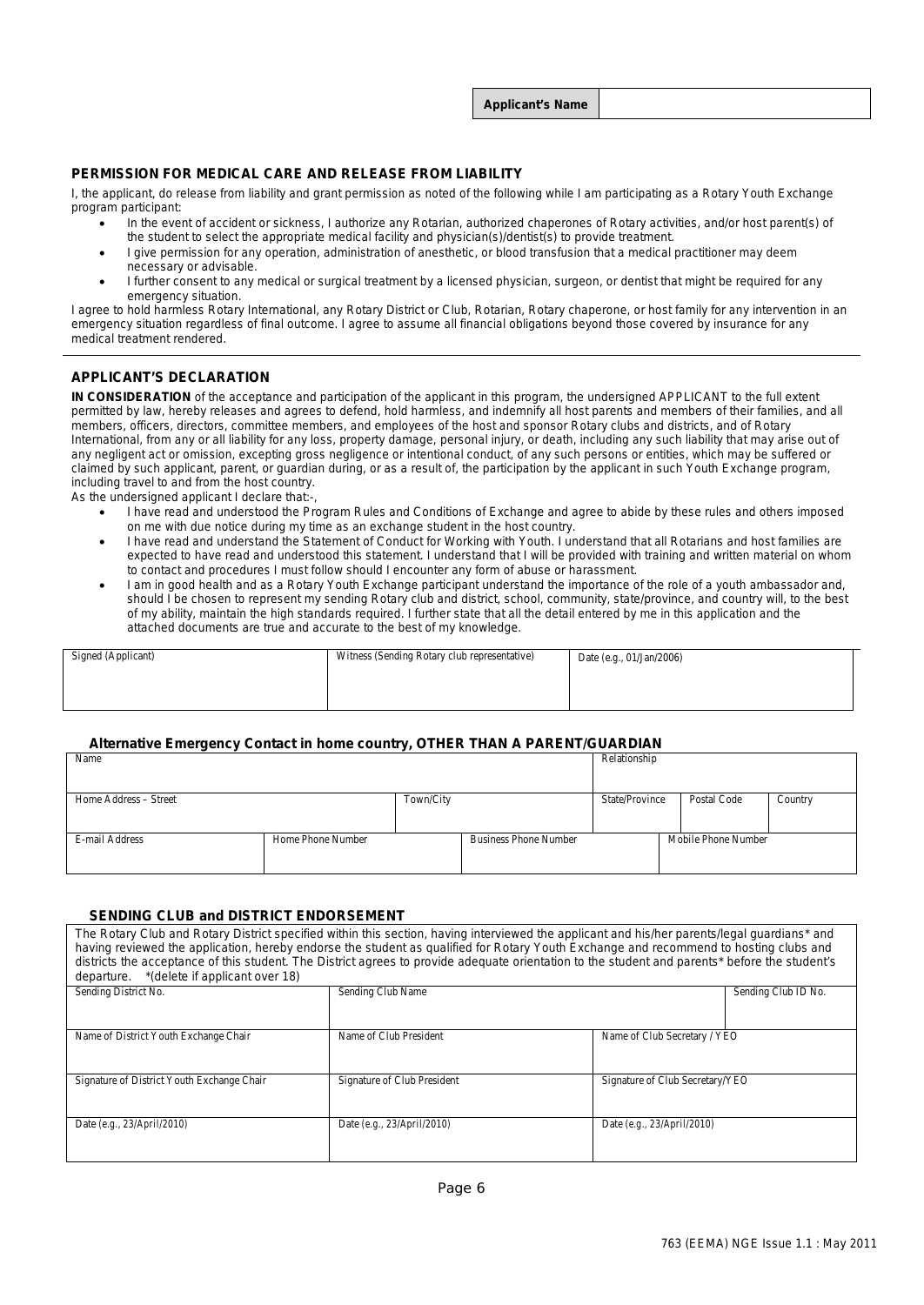

# **Rotary District New Generations Exchange Program**

## **Guarantee Form**

| Full Legal Name as on passport or birth certificate (use capital letters for your FAMILY name; e.g., SMITH John David) |           |                      |                | Name You Wish to be Called |                                   |         | Male   |
|------------------------------------------------------------------------------------------------------------------------|-----------|----------------------|----------------|----------------------------|-----------------------------------|---------|--------|
|                                                                                                                        |           |                      |                |                            |                                   |         | Female |
| Place of Birth (City, State/Province, Country)                                                                         |           | Citizen of (Country) |                |                            | Date of Birth (e.g., 01/Jan/1999) |         |        |
|                                                                                                                        |           |                      |                |                            |                                   |         |        |
| Home Address - Street                                                                                                  | Town/City |                      | State/Province |                            | Postal Code                       | Country |        |
|                                                                                                                        |           |                      |                |                            |                                   |         |        |
| E-mail Address                                                                                                         |           | Home Phone Number    |                |                            | Mobile Phone Number               |         |        |
|                                                                                                                        |           |                      |                |                            |                                   |         |        |

#### **SENDING CLUB and DISTRICT**

| Sending District No.                  | Sending Club Name      |                              | Sending Club ID No. |
|---------------------------------------|------------------------|------------------------------|---------------------|
|                                       |                        |                              |                     |
| Name of District Youth Exchange Chair | Name of Club President | Name of Club Secretary / YEO |                     |
|                                       |                        |                              |                     |

#### **HOST DISTRICT and CLUB GUARANTEE** *(if applicable - Individual Exchanges only)*

The Rotary District, and Rotary Club where specified within this section, will provide room and board in approved homes, invite the applicant to participate in Rotary club and district events and activities typical of our country, and provide guidance and supervision to assure the applicant's welfare. The host Rotary District agrees to provide adequate training for host parents and Youth Exchange volunteers and ortation for the student upon his<sup>/</sup>

| Orientation for the student upon misting anival. |                   |                                                                 |                   |                                           |                   |  |
|--------------------------------------------------|-------------------|-----------------------------------------------------------------|-------------------|-------------------------------------------|-------------------|--|
| <b>Host Country</b>                              | Host District No. | <b>Host Club Name</b>                                           |                   |                                           | Host Club ID No.  |  |
|                                                  |                   |                                                                 |                   |                                           |                   |  |
| Name of District Youth Exchange Chair            |                   | Name of Host Club President<br>Name of Host Club Secretary /YEO |                   |                                           |                   |  |
|                                                  |                   |                                                                 |                   |                                           |                   |  |
| E-mail Address of District Youth Exchange Chair  |                   | E-mail Address of Host Club President                           |                   | E-mail Address of Host Club Secretary/YEO |                   |  |
|                                                  |                   |                                                                 |                   |                                           |                   |  |
| Signature of District Youth Exchange Chair       |                   | Signature of Host Club President                                |                   | Signature of Host Club Secretary/YEO      |                   |  |
|                                                  |                   |                                                                 |                   |                                           |                   |  |
| Date                                             | Home Phone Number | Date                                                            | Home Phone Number | Date                                      | Home Phone Number |  |
|                                                  |                   |                                                                 |                   |                                           |                   |  |
|                                                  |                   |                                                                 |                   |                                           |                   |  |

#### **HOST DISTRICT or CLUB COUNSELOR** *(Individual Exchanges only)*

| Name              |                              |           | E-mail Address      |                |             |         |
|-------------------|------------------------------|-----------|---------------------|----------------|-------------|---------|
|                   |                              |           |                     |                |             |         |
| Address – Street  |                              | Town/City |                     | State/Province | Postal Code | Country |
|                   |                              |           |                     |                |             |         |
| Home Phone Number | <b>Business Phone Number</b> |           | Mobile Phone Number | Fax Number     |             |         |
|                   |                              |           |                     |                |             |         |

#### **HOST FAMILY** *(if applicable)*

| Name of Host Father               |                                                | Host Father's E-mail Address |                | <b>Business Phone</b> |  | Mobile Phone |  |
|-----------------------------------|------------------------------------------------|------------------------------|----------------|-----------------------|--|--------------|--|
|                                   |                                                |                              |                |                       |  |              |  |
| Name of Host Mother               |                                                | Host Mother's E-mail Address |                | <b>Business Phone</b> |  | Mobile Phone |  |
|                                   |                                                |                              |                |                       |  |              |  |
| Host Family Home Address - Street |                                                | Town/City                    | State/Province | Postal Code           |  | Country      |  |
|                                   |                                                |                              |                |                       |  |              |  |
| Home Phone Number                 | Names and Ages of any Other Adults in the Home |                              |                |                       |  |              |  |
|                                   |                                                |                              |                |                       |  |              |  |